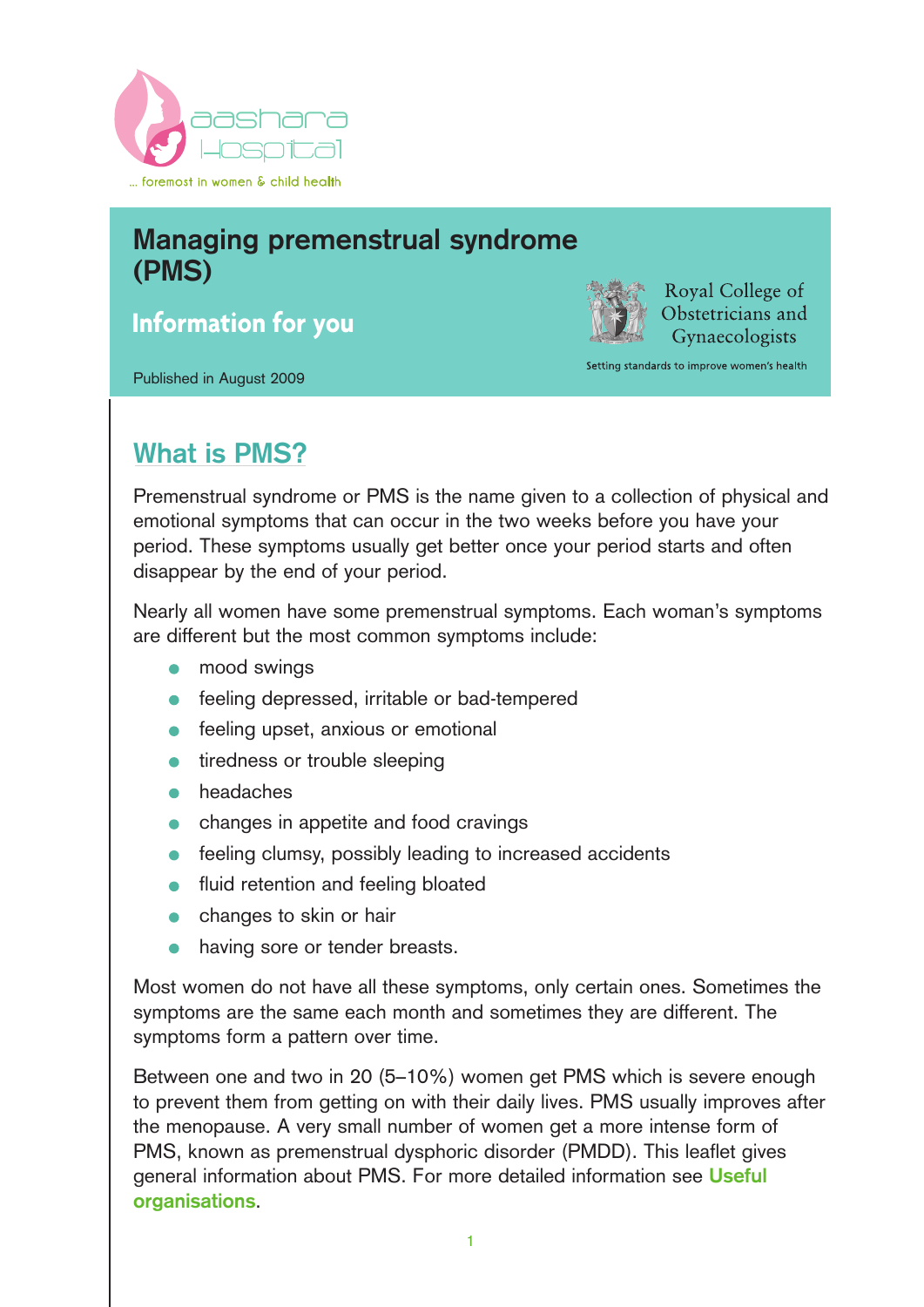

## **What is the cause of PMS?**

The exact cause of PMS is not known. One or more factors may be involved including:

### **Changes in hormone levels**

The levels of the female sex hormones estrogen and progesterone vary naturally during a woman's menstrual cycle (the time from the first day of your period to the day before your next period starts). The symptoms of PMS are likely to be related to the cyclical fluctuation of these hormones. Women who use some methods of hormonal contraception are less affected by PMS.

### **Weight and exercise**

Research has shown that the likelihood of PMS is increased in women who are obese – a body mass index (BMI) over 30 – and in women who do little exercise. BMI is the measurement of weight in relation to height. To calculate your own BMI follow this link: **www.nhs.uk/Tools/Pages/Healthyweightcalculator.aspx**. An excess of foods with a high salt content (crisps, convenience meals and fast food), alcohol (over 14 units a week) and caffeinated drinks have been shown to affect mood and energy levels.

#### **Stress**

Some women find that their PMS is worse when they are feeling stressed.

## **How do I know I have PMS?**

There is no special test for PMS. If you are getting symptoms each month and are finding these difficult to cope with, you should see your GP. Your doctor or nurse will ask you to keep a diary or chart of your symptoms and when these occur, over at least two consecutive menstrual cycles. They will then review your diary with you to see if your symptoms fit the pattern of PMS. Seeing the same doctor or nurse will be helpful if your symptoms are distressing or vary a lot.

## **What are my treatment options?**

There is a wide range of options to help you to manage your symptoms and allow you to get on with your daily life. Your doctor or nurse will talk with you about these.

Whatever option you choose, you will be advised to continue to keep a diary of your symptoms for at least two to three months, as this can help you to see if a particular treatment is working.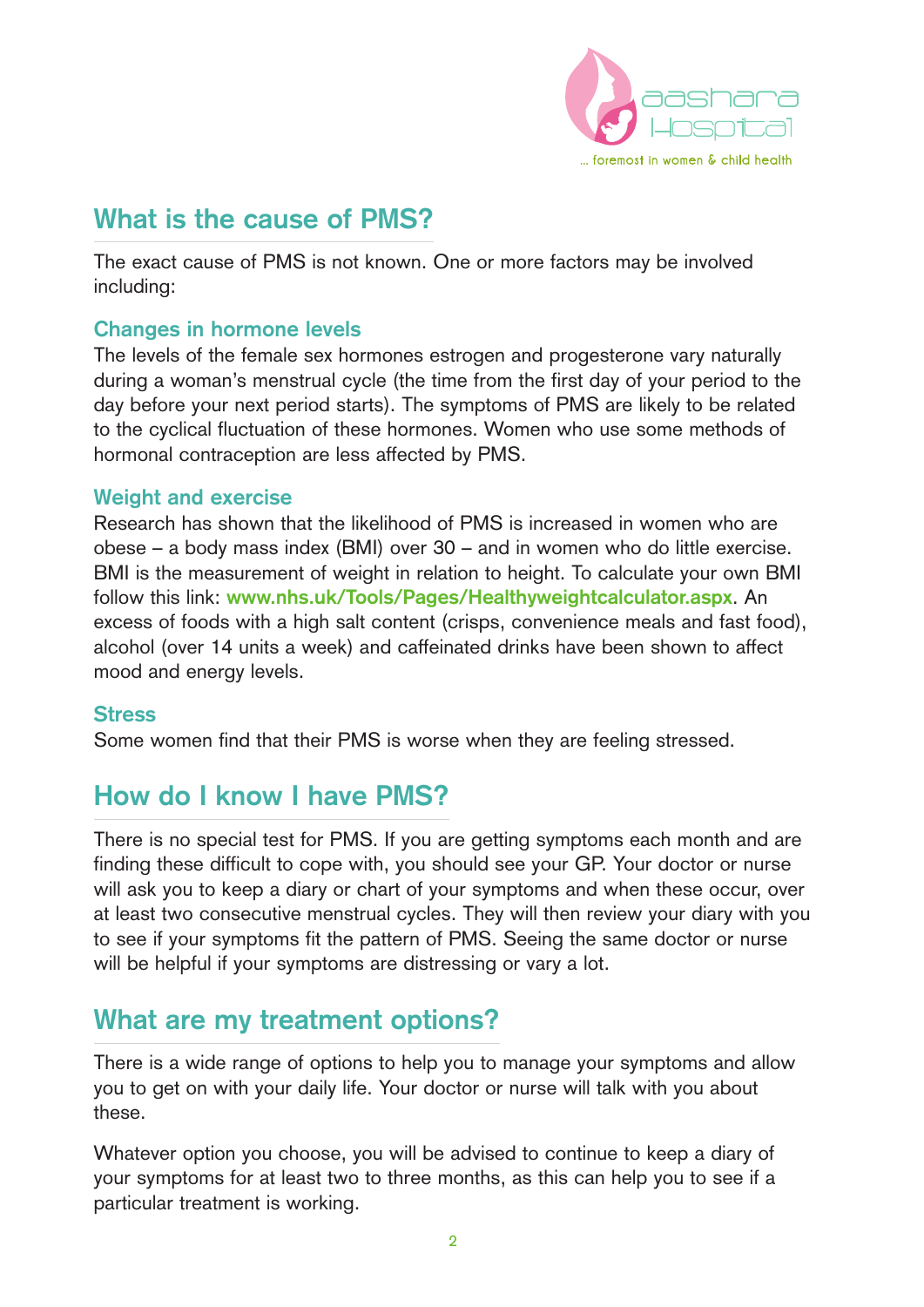

# **Changing your lifestyle**

In the first instance you can take some positive steps to try and improve your symptoms by:

- taking more exercise
- eating a healthy balanced diet decrease sugar, salt, caffeine and alcohol and increase fruit and vegetables. Eat wholefoods (wholemeal bread, wholegrain cereals, brown rice, wholewheat spaghetti, nuts and seeds). Eat lean meat, fish and chicken. The Food Standards Agency (see **Useful organisations**) can provide more information about a healthy diet
- finding ways to reduce stress
- talking with your partner or someone else you trust.

Speak with your nurse or GP if you would like further information about ways to change your lifestyle and treatments that can help.

If your symptoms persist despite changing your lifestyle, you should be referred for more specialist help. A team of health professionals may be involved in your care, including a GP, nurse specialist, a dietician, a counsellor, a psychologist and a gynaecologist. The team will depend on the hospital you attend.

# **Psychological support and therapy**

Talking about your situation may help. Cognitive behavioural therapy (CBT) involves you being able to talk one-to-one with someone specifically trained in this area over several appointments. This can help you learn new ways of managing some of your symptoms to help reduce their impact on your daily life.

# **Drug treatment**

There are a number of medicines for PMS, including:

### **Antidepressants**

- There are many different types of antidepressants. Two types have been shown to help PMS symptoms in some women. These are SSRIs (selective serotonin reuptake inhibitors) and SNRIs (serotonin-norepinephrine reuptake inhibitors).
- Like all medicines, antidepressants can have side effects. Common side effects include nausea (feeling sick), insomnia (difficulty in sleeping) and low libido (not being interested in having sex).
- Antidepressants can be taken continuously, or every day for two weeks before your period and during your period.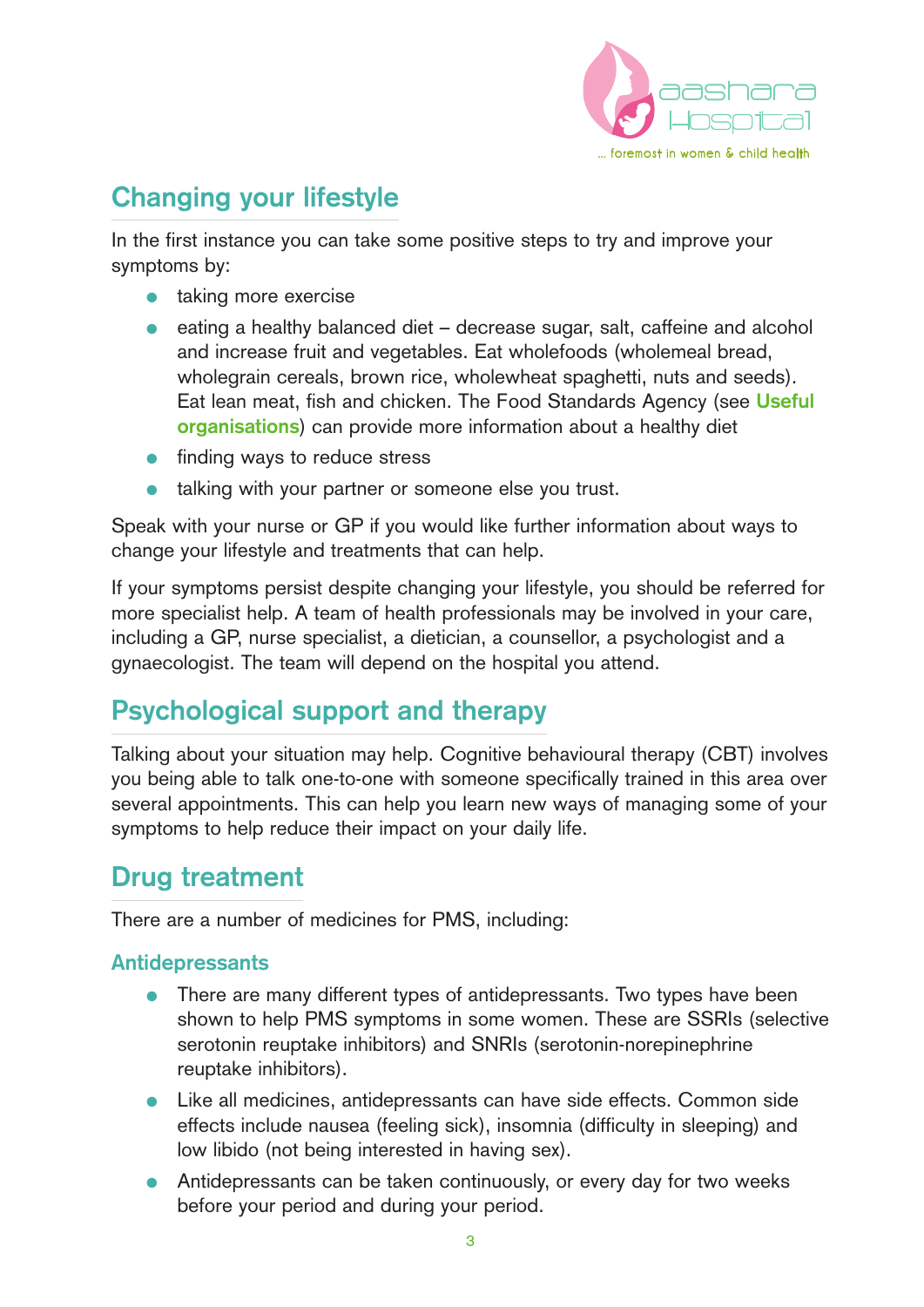

● When you want to stop taking antidepressants it is important that you do so gradually. Your body can get used to these medicines, so if you stop taking them suddenly it can cause withdrawal symptoms such as headaches. Your doctor or specialist nurse will advise you.

### **Oral contraception – the combined pill**

● Some women find using the combined pill helps with PMS. Newer types of contraceptive pills have been shown to improve PMS symptoms.

#### **Patches and implants**

- Using estrogen-only hormone patches or implants can improve your symptoms.
- Unless you have had a hysterectomy (removal of your uterus) these need to be used with a low dose of the hormone progestogen for a minimum of 10 days each month. This may be in the form of progestogen tablets or by using the progestogen-releasing intrauterine system (IUS) known as Mirena®. Mirena is also a very effective contraceptive.
- Estrogen hormone patches or implants do not work as contraceptives.
- It is important not to become pregnant while using patches or implants, so you will need to use contraception as well.

#### **Danazol**

● Danazol has been shown to reduce PMS symptoms. The side effects can be permanent (virilisation effects such as the voice deepening and clitoris enlarging), so only some women should use it. It is important to use contraception while using Danazol.

#### **GnRH (gonadotrophin-releasing hormone) analogues**

- GnRH analogues are injections (monthly or three-monthly) which should only be used by women with severe PMS and when all other treatments have failed.
- The drugs work by blocking the production of natural estrogen and progesterone and cause a temporary menopause, so you will not ovulate and you will not have any periods.
- You should only use GnRH analogues alone for up to six months. If they are used for longer than this you will be advised to take hormone replacement therapy (HRT) to reduce menopausal complications, such as osteoporosis (thinning of the bones).
- You should have a bone density scan each year to check for osteoporosis if you use these GnRH analogues for more than two years.